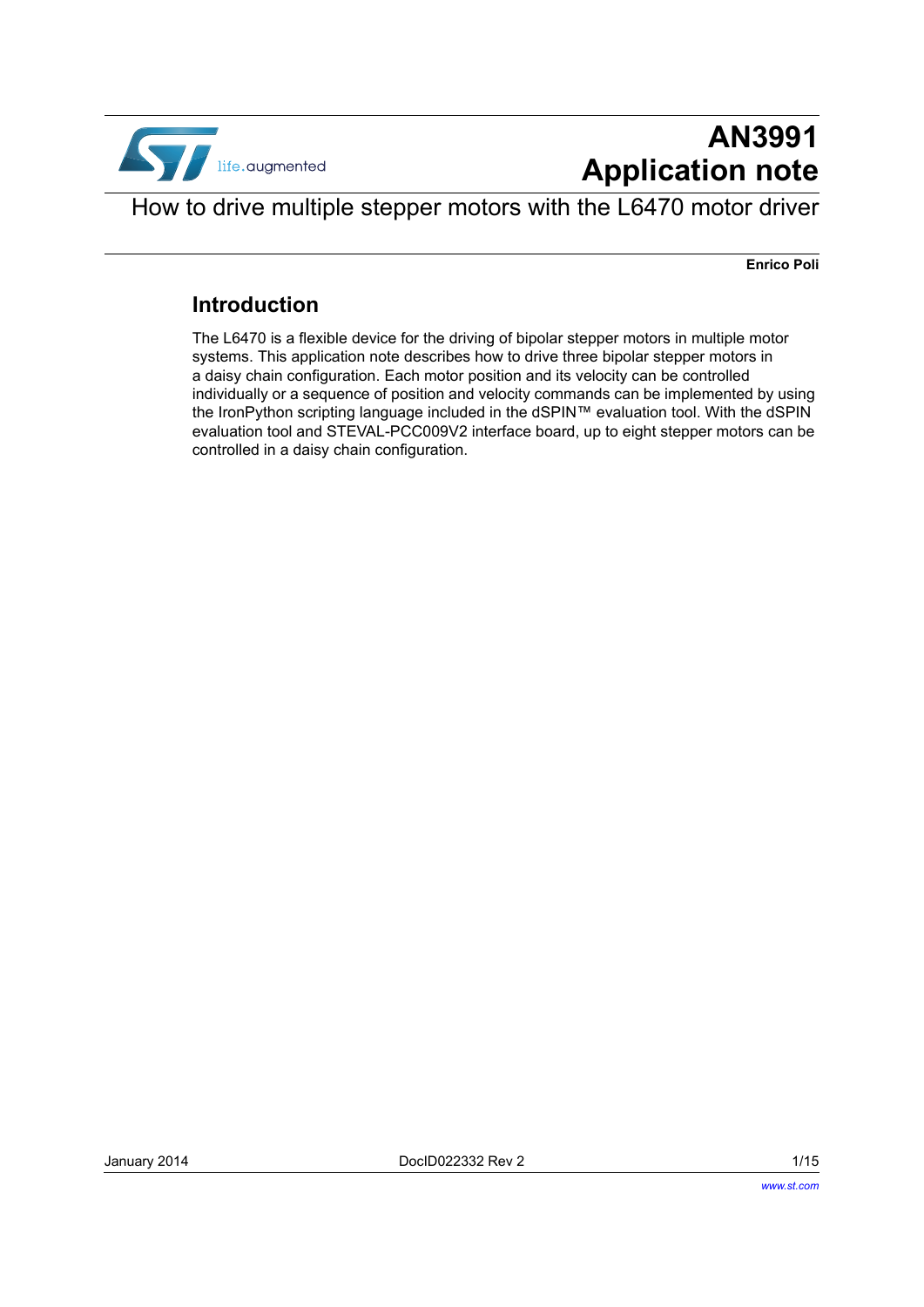# **Contents**

| 1              |                                          |  |  |  |
|----------------|------------------------------------------|--|--|--|
| $\overline{2}$ |                                          |  |  |  |
| 3              |                                          |  |  |  |
| 4              |                                          |  |  |  |
| 5              |                                          |  |  |  |
| 6              |                                          |  |  |  |
| $\overline{7}$ | Controlling three motors individually  8 |  |  |  |
|                | 7.1                                      |  |  |  |
|                | 7.2                                      |  |  |  |
| 8              |                                          |  |  |  |
|                |                                          |  |  |  |
|                |                                          |  |  |  |
|                |                                          |  |  |  |
| 9              |                                          |  |  |  |
| 10             |                                          |  |  |  |

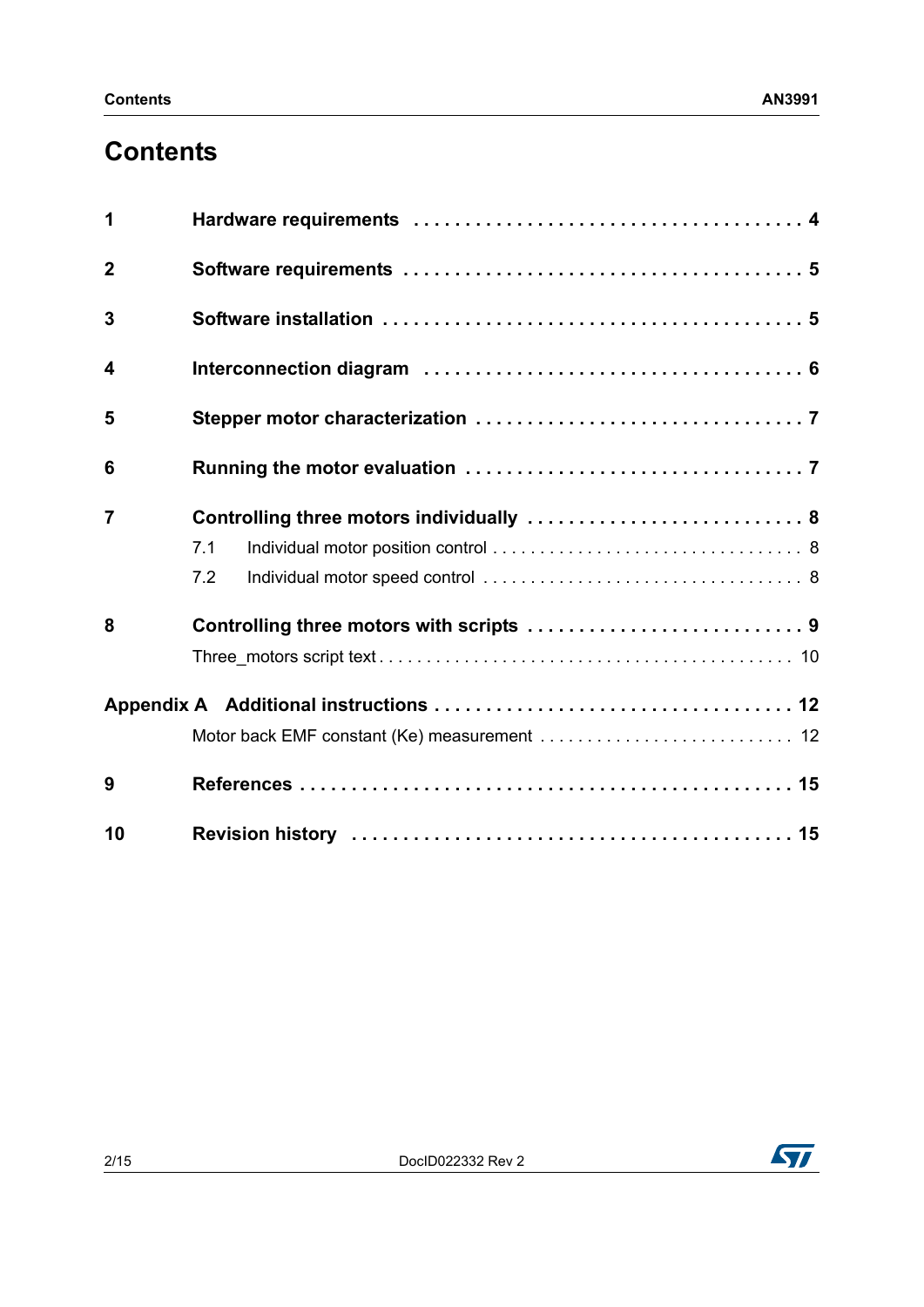## <span id="page-2-0"></span>**1 Hardware requirements**

Each stepper motor being evaluated requires an EVAL6470H demonstration board. Also required is an STEVAL-PCC009V2 interface board that is connected between the PC USB port and the first EVAL6470H device. A 10-pin flat cable is needed for each EVAL6470H. A standard USB male to mini USB male cable connects the STEVAL-PCC009V2 to the PC.

In addition to the interface boards and cables, a DC power supply with a voltage output between 8 V and 45 V is required.

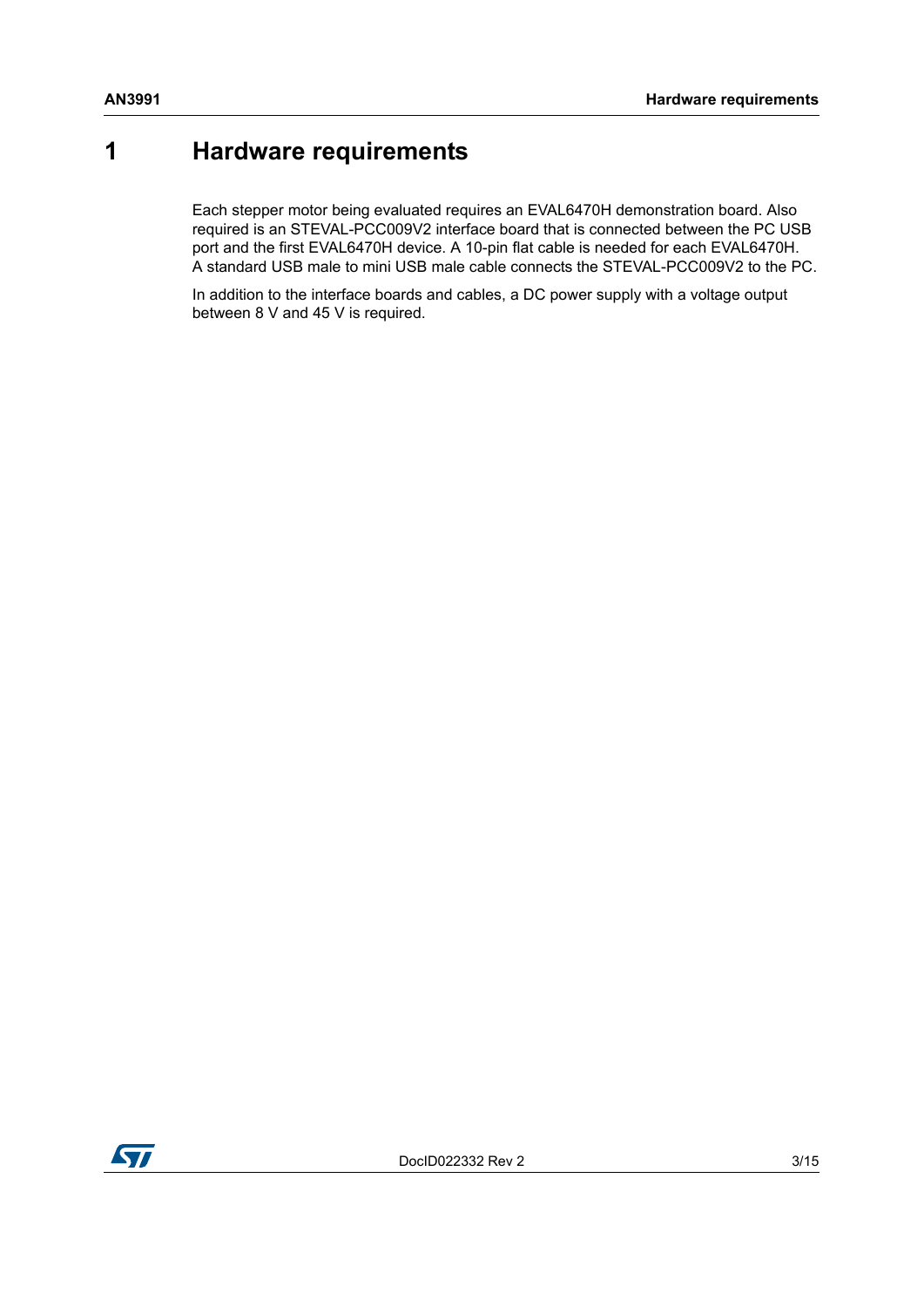## <span id="page-3-0"></span>**2 Software requirements**

The software needed is the SPINFamily evaluation tool which can be downloaded at www.st.com/dspin.

## <span id="page-3-1"></span>**3 Software installation**

Uninstall any previous versions of the dSPIN evaluation tool.

Install the dSPIN evaluation software by clicking on setup Windows installer package.

After installation is complete, the dSPIN software tool is located at C:\Program Files\STMicroelectronics\ dSPIN evaluation tool.

Download the Three motors.py script from the same page where this application note can be found.

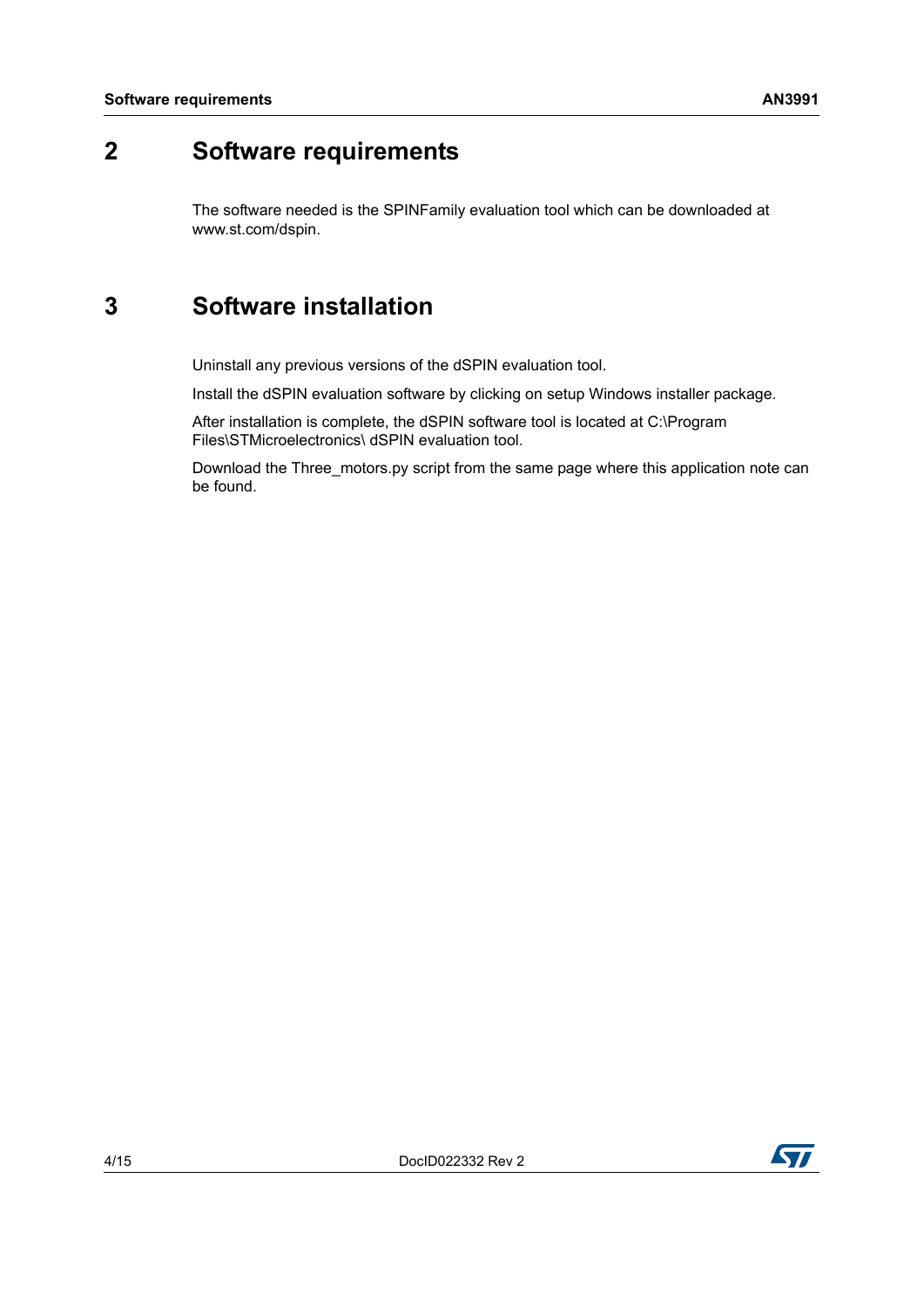### <span id="page-4-0"></span>**4 Interconnection diagram**

With reference to the AN3103 application note, on each EVAL6470H connect the power supply to VS and ground and connect one stepper motor coil to OUT1A and OUT2A. Connect the other stepper motor coil to OUT1B and OUT2B.

Jumper connections: on the EVAL6470H, a jumper JP2 is located between the OUT1A/OUT2A and OUT1B/OUT2B screw connections, just below the VDD test point. In the daisy chain connection, JP2 must be open on all EVAL6470Hs except the last one. On the last EVAL6470H, JP2 is shorted. An additional EVAL6470H demonstration boards can be connected in daisy chain mode. Up to eight motors can be controlled using a single STEVAL-PCC009V2 interface board.



**Figure 1. Daisy chain example**

To drive two or more boards in daisy chain configuration:

- 1. Open the termination jumpers on all EVAL6470H demonstration boards except the last one.
- 2. Verify the termination jumper of the last evaluation board is closed.
- 3. Plug the interface board into the PC through the USB cable.
- 4. If requested, install interface board drivers.
- 5. Connect the interface board 10-pin connector to the SPI\_IN connector of the first demonstration board.
- 6. Connect the SPI\_OUT connector of the previous demonstration board to the SPI\_IN connector of the next one.
- 7. Repeat item 6 until all the others boards in the chain are connected.

Information about the termination jumper and the SPI connectors can be found in the AN3103 application note.

**Warning: Increasing the number of the devices connected in daisy chain configuration may degrade SPI communication performance. If communication issues are found, try to reduce SPI clock speed.**



DocID022332 Rev 2 5/15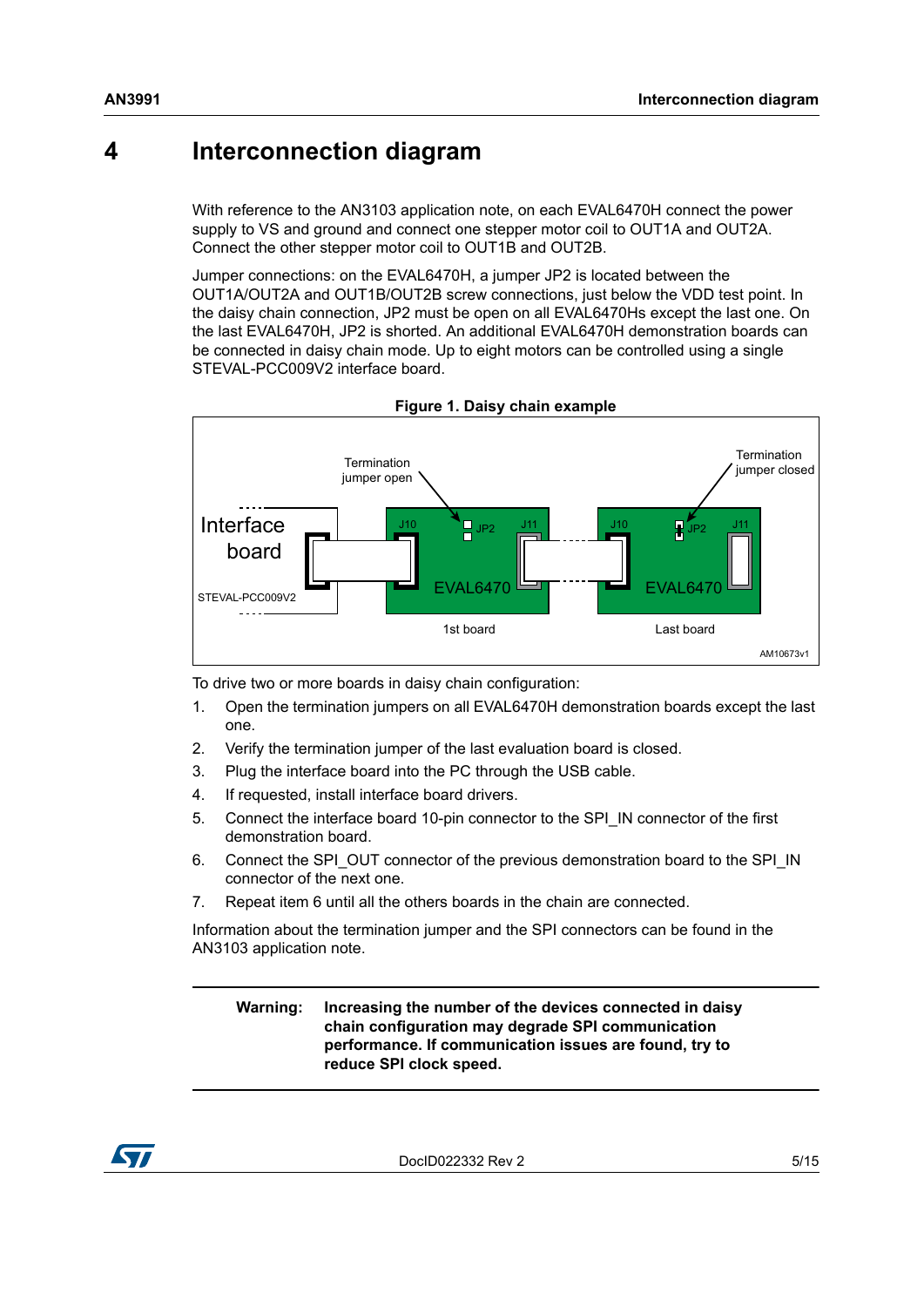### <span id="page-5-0"></span>**5 Stepper motor characterization**

Determine Rph, the resistance per phase, and Lph, the inductance per phase for the stepper motor. These are available from the stepper motor datasheet. These parameters are needed to optimize the back EMF compensation. Also Ke, the motor back EMF constant is needed. This is easily measured as described in the evaluation software help file (see also dSPIN Ke measurement in *[Section : Motor back EMF constant \(Ke\) measurement on](#page-10-1)  [page 11](#page-10-1)* of this document).

1.8 degree stepper motors are used in this evaluation.

## <span id="page-5-1"></span>**6 Running the motor evaluation**

After connecting the power supply and the stepper motors, and setting JP2 on each EVAL6470H, turn on the power supply. Run the dSPIN evaluation tool.

You can find the application shortcut in the Windows start menu: Start|Programs|STMicroelectronics|dSPIN evaluation Tool|dSPIN evaluation tool. Select the STEVAL-PCC009V2 interface board.

Connect the USB connector from the STEVAL-PCC009V2 to the PC's USB port. Complete the driver installation as described in the dSPIN evaluation tool help file.

Click the "Connect Board" button in the toolbar (or select the menu item ToolsIConnect board). The board connection status is indicated in the lower left corner.

The positioning tab is highlighted.

The device 1 is highlighted at the top of the display. The device 1 is the motor 1, the first of three motors.

Physically move the shaft of the motor 1 to a position defined as "home" for demonstration purposes.

Next, implement the back EMF compensation. Click the BEMF icon (or Tools|BEMF compensation). Fill in the application parameters and motor parameters (Rph, Lph, Ke). Click "Evaluate", and then "Write".

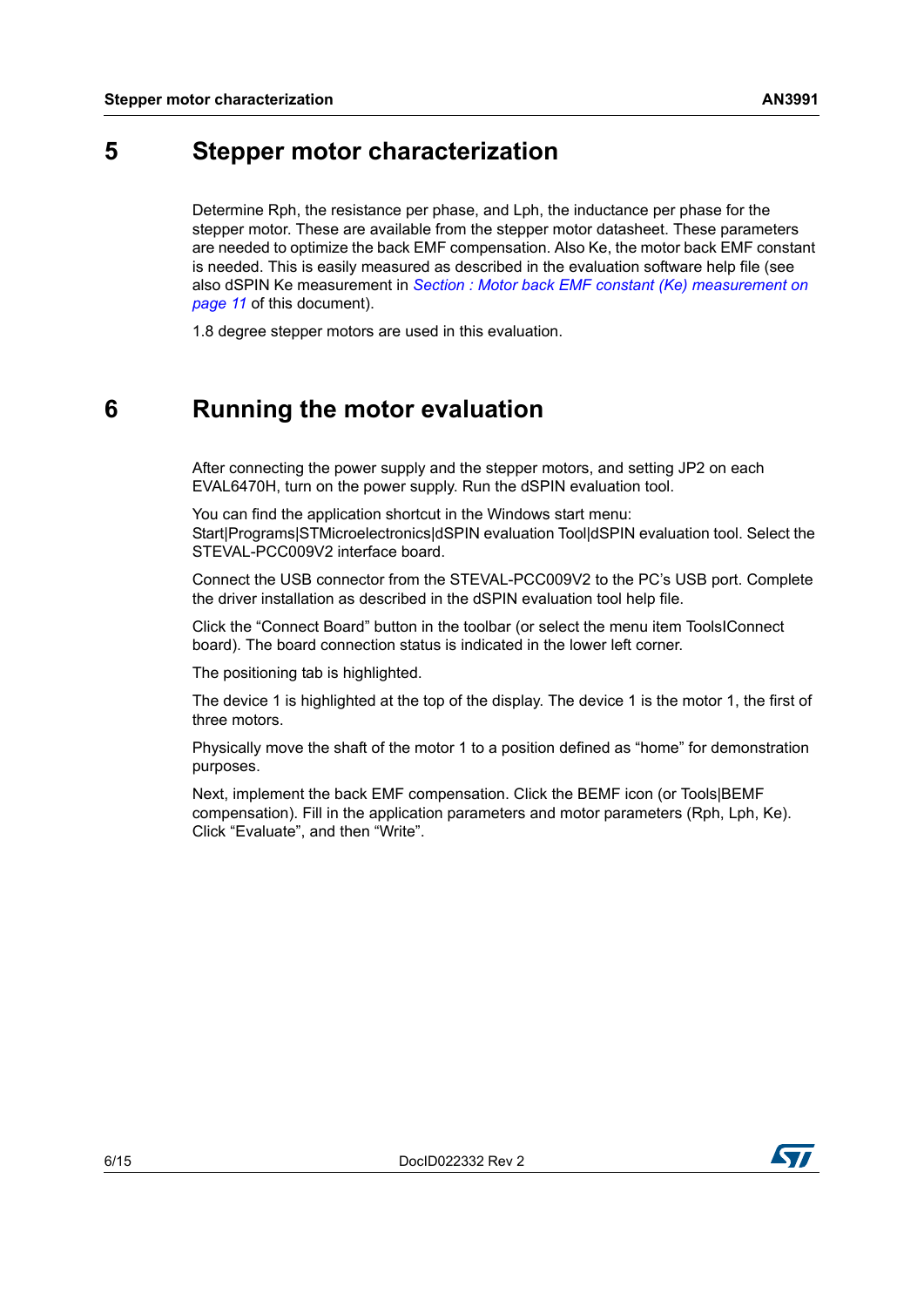## <span id="page-6-0"></span>**7 Controlling three motors individually**

#### <span id="page-6-1"></span>**7.1 Individual motor position control**

Next to ABS\_POS, check the "Autorefresh" box. Click "Home", to write the home position into the registers.

To move a specific number of steps, e.g. 1000, type 1000 in the move box. Set the direction forward, FW, or backward, BW. Click "Move". The motor moves the requested number of steps.

To move to an absolute position, enter the position in the GoTo box. Set the direction FW or BW, or AUTO for the shortest path. Click "GoTo". The motor moves to the requested position.

### <span id="page-6-2"></span>**7.2 Individual motor speed control**

Click the "Speed" tab. Enter the speed desired in steps/sec., e.g. 500 in the run box. Click FW or BW. Verify "Autorefresh" is checked.

By default, the maximum allowed speed is 991.821 steps/sec. If it is necessary to run faster, click the "Device Configuration" icon (or Tools|Device configuration), change max. speed to a higher number, and click "Write Configuration" to write the new data into the registers.

Back on the home screen, click "Run" and confirm that the motor shaft is running at the desired speed. A measurement of the shaft speed can be found in the SPEED box.

To stop the motor, click "HardStop", "HardHiZ", "SoftStop" or "SoftHiZ". HardStop immediately stops the motor and keeps the L6470 internal MOSFETs on. In this case, the shaft is locked. HardHiZ immediately stops the motor and the internal MOSFETs are off. The shaft can be freely turned. SoftStop stops the motor under programmed deceleration set in the device configuration section. (Tools|Device configuration). The L6470 internal MOSFETs are on and the shaft is locked. SoftHiZ stops the motor under controlled deceleration and the internal MOSFETs are off. The shaft can be easily turned.

To individually operate the motor 2 or motor 3, click the "Device 2" or "Device 3" buttons on the top of the form. Repeat the preceding procedure.

If, for example, the motor 1 is running at its programmed speed and control is given to the motor 2, the motor 1 continues under its existing program. The motor 1, motor 2 and motor 3 are all controlled independently.

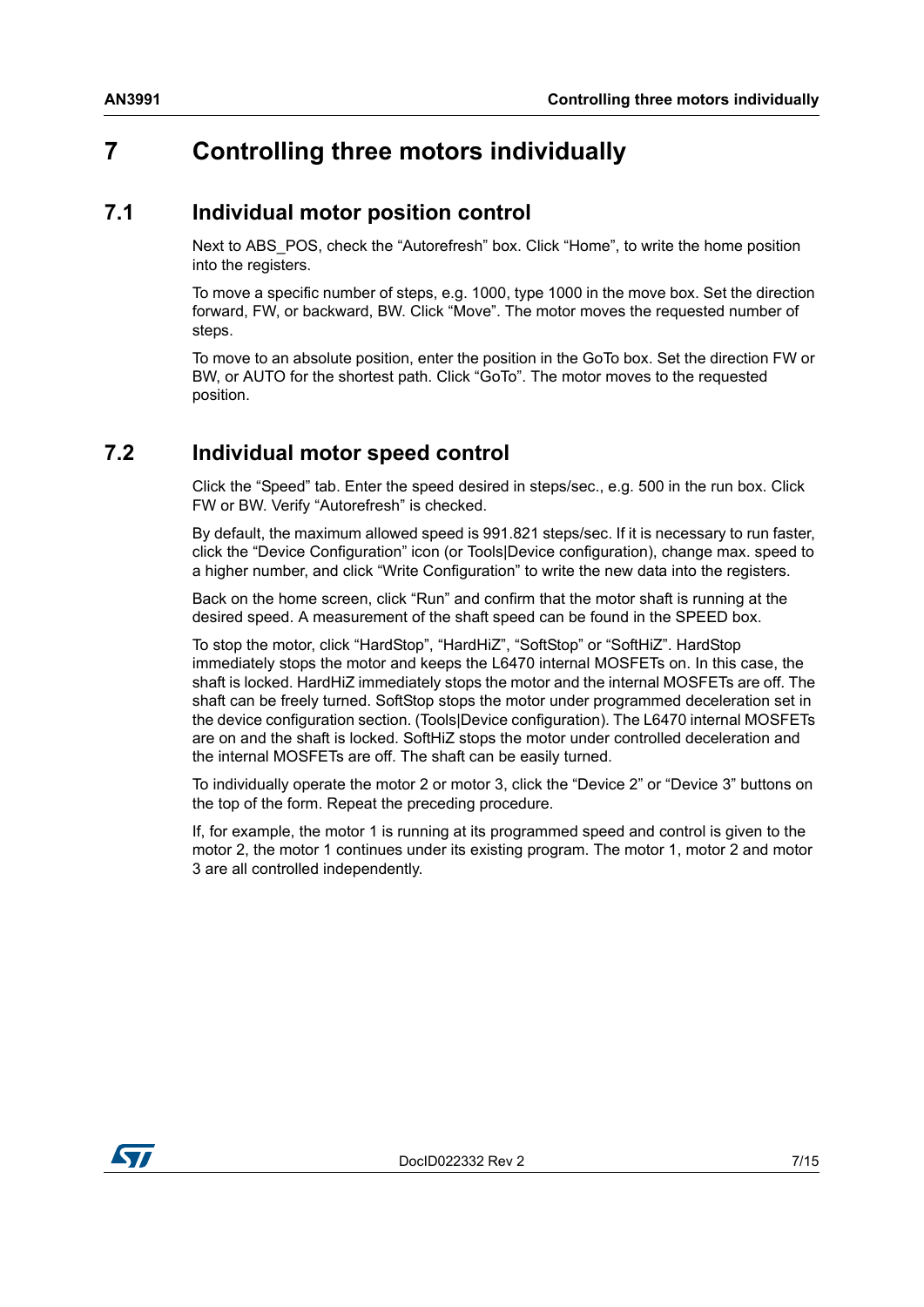### <span id="page-7-0"></span>**8 Controlling three motors with scripts**

The dSPIN evaluation tool includes a scripting environment where commands can be written in the program and immediately executed by running the script. In the scripting environment the devices (and then the motors) are numbered using a zero based indexing (i.e. motor 1 becomes motor 0, motor 2 becomes motor 1, etc.). As an example of how three motors can be controlled, the script Three\_motors.py performs the following sequence:

- 1. Establishes the home position for all three motors wherever the shafts happen to be.
- 2. Spins motor 0 FW (forward) at 800 steps/sec. for 5 seconds.
- 3. Waits 2 seconds.
- 4. Moves motor 0 B 2 revs or 400 steps, or 51,200 microsteps.
- 5. Waits 2 seconds.
- 6. Spins motor 1 BW (in the opposite direction) at 500 steps/sec. for 8 seconds.
- 7. Waits 4 seconds.
- 8. Moves motor 1 FW 4 revs or 800 steps, or 102,400 microsteps.
- 9. Spins motor 2 at FW 750 steps/sec. for 2 seconds.
- 10. Waits 1 second.
- 11. Moves motor 2 FW 3.5 revs or 700 steps, or 89,600 microsteps.
- 12. Moves all three motors in the shortest direction to their home position.
- To run the script
	- Click the "Script Editor" icon (or select the menu item: Tools|Script editor)
	- Click the "Open" icon
	- Select Three\_motors.py
	- Click "Open"
- Three\_motors.py is loaded.
	- Click "Script"
	- Click "Run" script

All three motors execute their position and speed commands as previously described.

The text of Three\_motors.py is attached as Three\_motors.doc.

To run the motors at different speeds or move to different positions, save Three\_motors.py under a different file name, edit the script to the new requirements and run the new script.

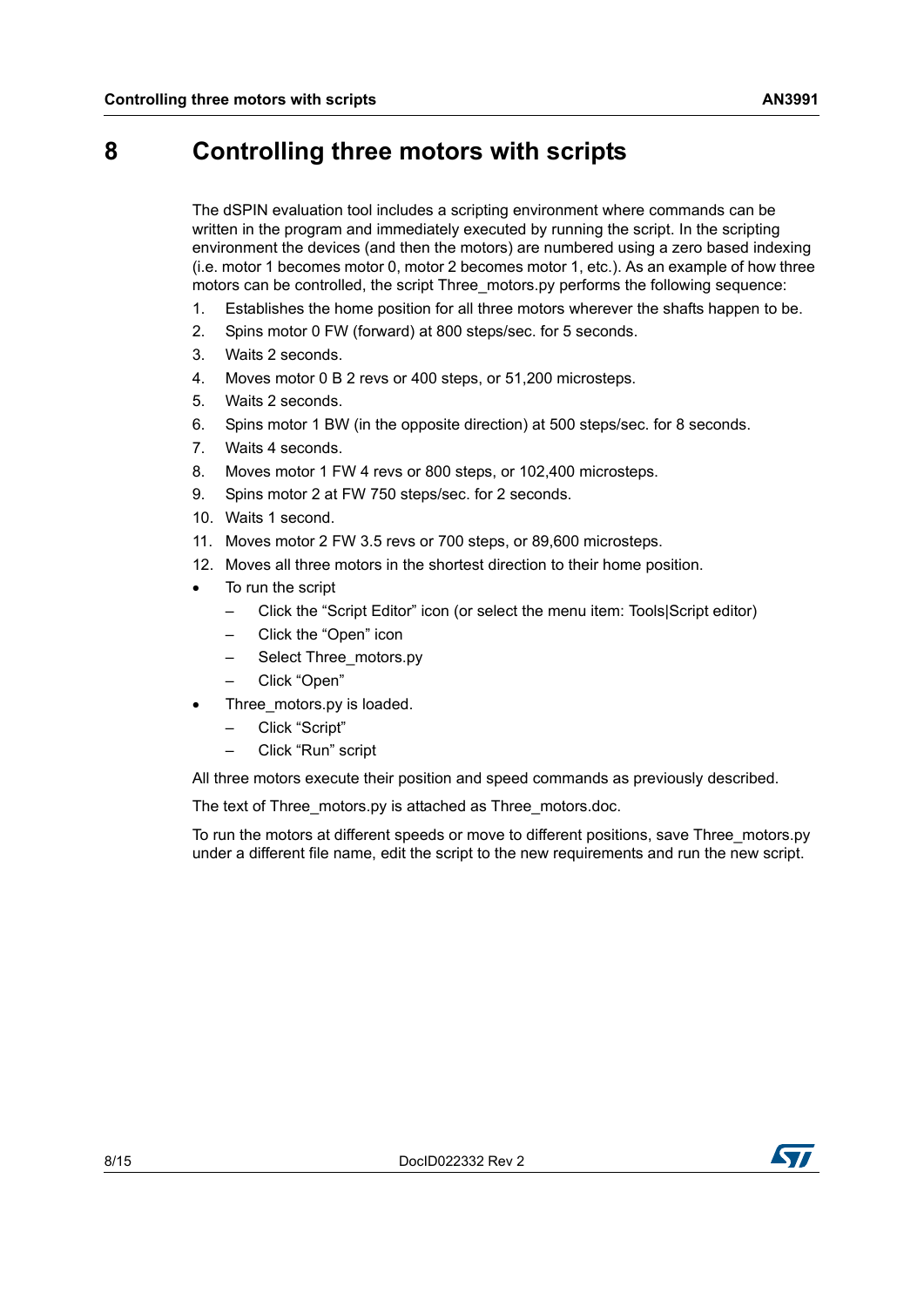#### <span id="page-8-0"></span>**Three\_motors script text**

```
MOTOR A = 0 # Motor A is the 1st one
MOTOR B = 1 # Motor B is the 2nd one
MOTOR C = 2 # Motor C is the 3rd one
#1.Establish the home position for all three motors wherever the shafts 
happen to be
# Set motor A home position
ResetPos(MOTOR_A)
# Set motor B home position
#ResetPos(MOTOR_B)
# Set motor C home position
ResetPos(MOTOR_C)
#2.Spin MOTOR_A FW (forward) at 800 steps/sec for 5 seconds
# Send the Run command
   Device Dir Speed
Run(MOTOR_A, True, 0xD1B7)
# Wait (about) 5 seconds
Delay(5000) # milliseconds
# Stop the motor
HardStop(MOTOR_A)
#3.Wait (about) 2 seconds
Delay(2000) # milliseconds
#4. Move MOTOR A BW 2 revs or 400 steps or 51,200 microsteps
# Send the Move command
# Device Dir microSteps
Move(MOTOR A, False, 0xC800)
Delay(2000)
#5. Spin MOTOR B BW (in the opposite direction) at 500 steps/sec for 8
seconds
# Send the Run command
# Device Dir Speed
Run(MOTOR_B, False, 0x8312)
# Wait (about) 8 seconds
Delay(8000) # milliseconds
# Stop the motor
HardStop(MOTOR_B)
#6.Wait (about) 4 seconds
Delay(4000) # milliseconds
#7. Move MOTOR B FW 4 revs or 800 steps or 102400 microsteps
```


DocID022332 Rev 2 9/15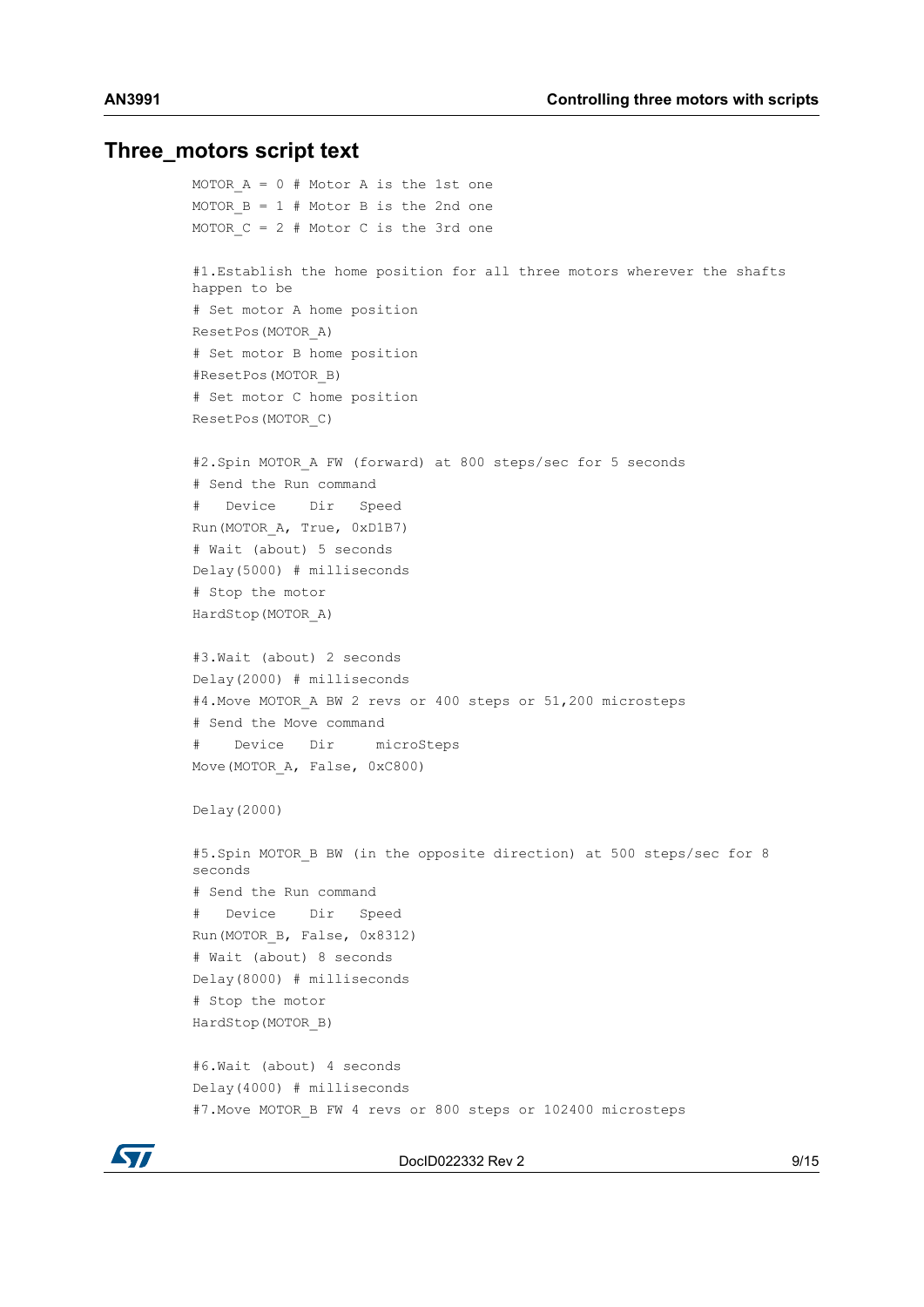```
# Send the Move command
# Device Dir microSteps
Move(MOTOR_B, True, 0x19000)
Delay(2000)
#8.Spin MOTOR_C at FW 750 steps/sec for 2 seconds
# Send the Run command
# Device Dir Speed
Run(MOTOR_C, True, 0xC49B)
# Wait (about) 2 seconds
Delay(2000) # milliseconds
# Stop the motor
HardStop(MOTOR_C)
#9.Wait (about) 1 second
Delay(1000) # milliseconds
#10. Move MOTOR C FW 3.5 revs or 700 steps or 89600 microsteps.
# Send the Move command
# Device Dir microSteps
Move(MOTOR C, False, 0x15E00)
print GetParam(MOTOR A, "ABS POS")
print GetParam(MOTOR B, "ABS POS")
print GetParam(MOTOR C, "ABS POS")
#11.Move all three motors in the shortest direction to their home position.
GoHome(MOTOR_A)
GoHome(MOTOR_B)
GoHome(MOTOR_C)
print GetParam(MOTOR A, "ABS POS")
print GetParam(MOTOR B, "ABS POS")
print GetParam(MOTOR C, "ABS POS")
print "End"
```
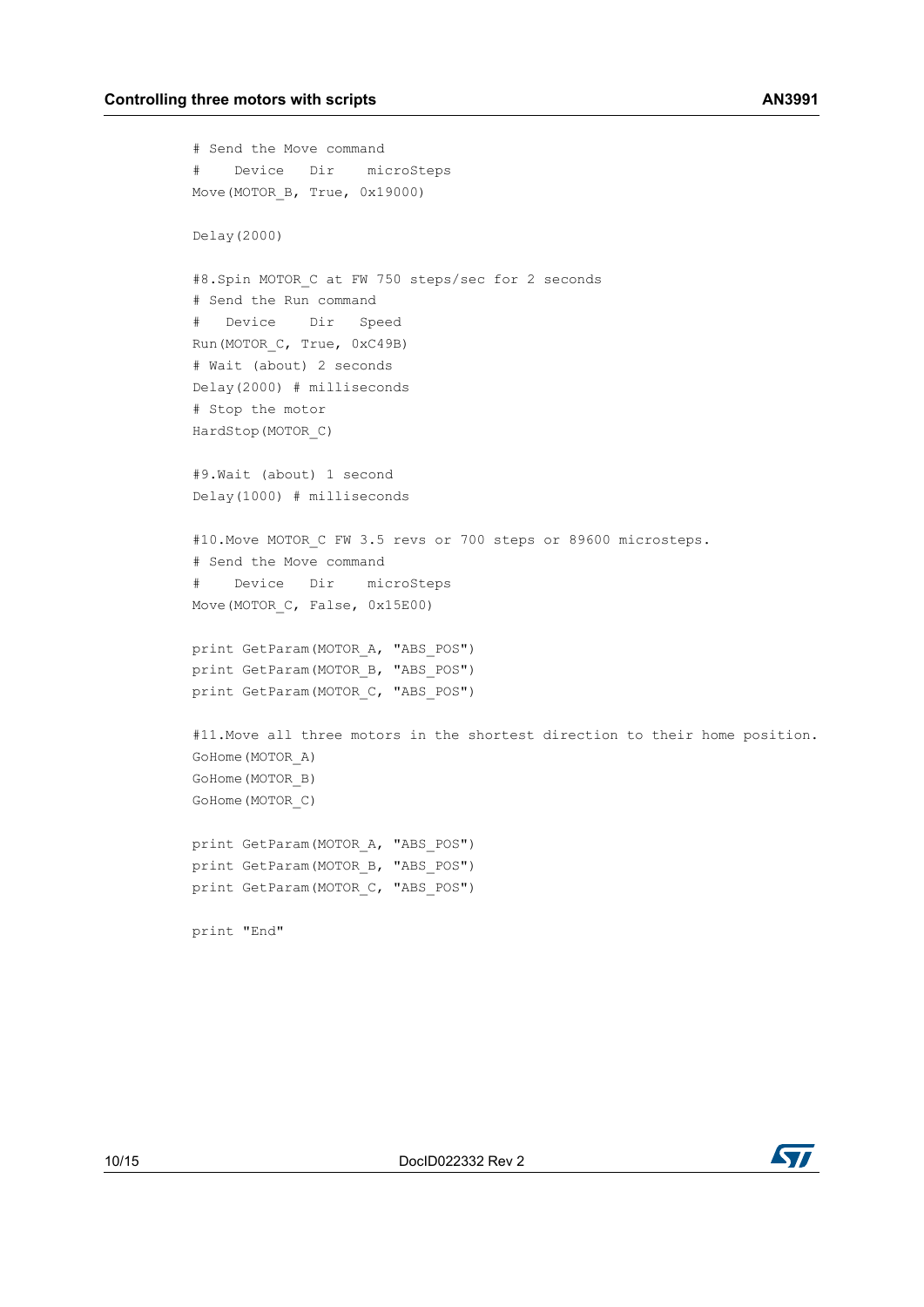# <span id="page-10-0"></span>**Appendix A Additional instructions**

#### <span id="page-10-1"></span>**Motor back EMF constant (Ke) measurement**

Motor back EMF constant is the coefficient that relates the motor speed to the BEMF amplitude. This value is not usually present on stepper motor datasheets, but it can be easily measured by means of an oscilloscope.

1. First of all, connect one of the motor phases to an oscilloscope channel.



#### **Figure 2. Motor back EMF constant measurement - step 1**

- 2. Set the oscilloscope trigger value to the rising or falling edge of the channel and set the threshold value close to zero (few mV above or below zero).
- 3. Quickly turn the motor shaft (this can also be done by hand).



#### **Figure 3. Motor back EMF constant measurement - step 3**

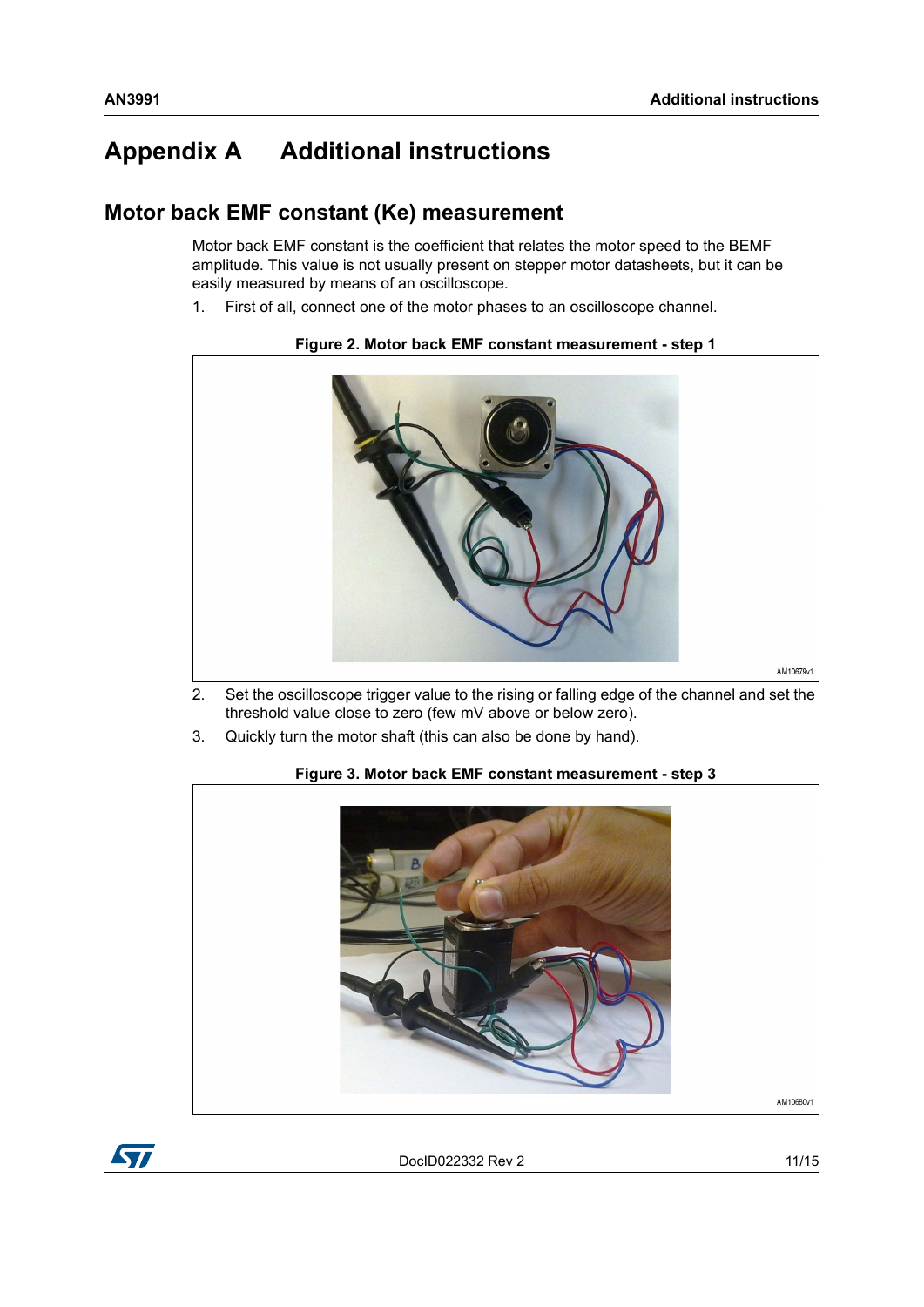- $\overline{4}$ . Set the oscilloscope time and voltage scales in order to display a sine wave during the motor rotation.
- 5. Turn the motor until a "good" sine wave is obtained: a good sine wave keeps its amplitude constant for at least 2 or 3 cycles.
- 6. This operation may require some attempts.



#### **Figure 5. Motor back EMF constant measurement: good back EMF waveform**



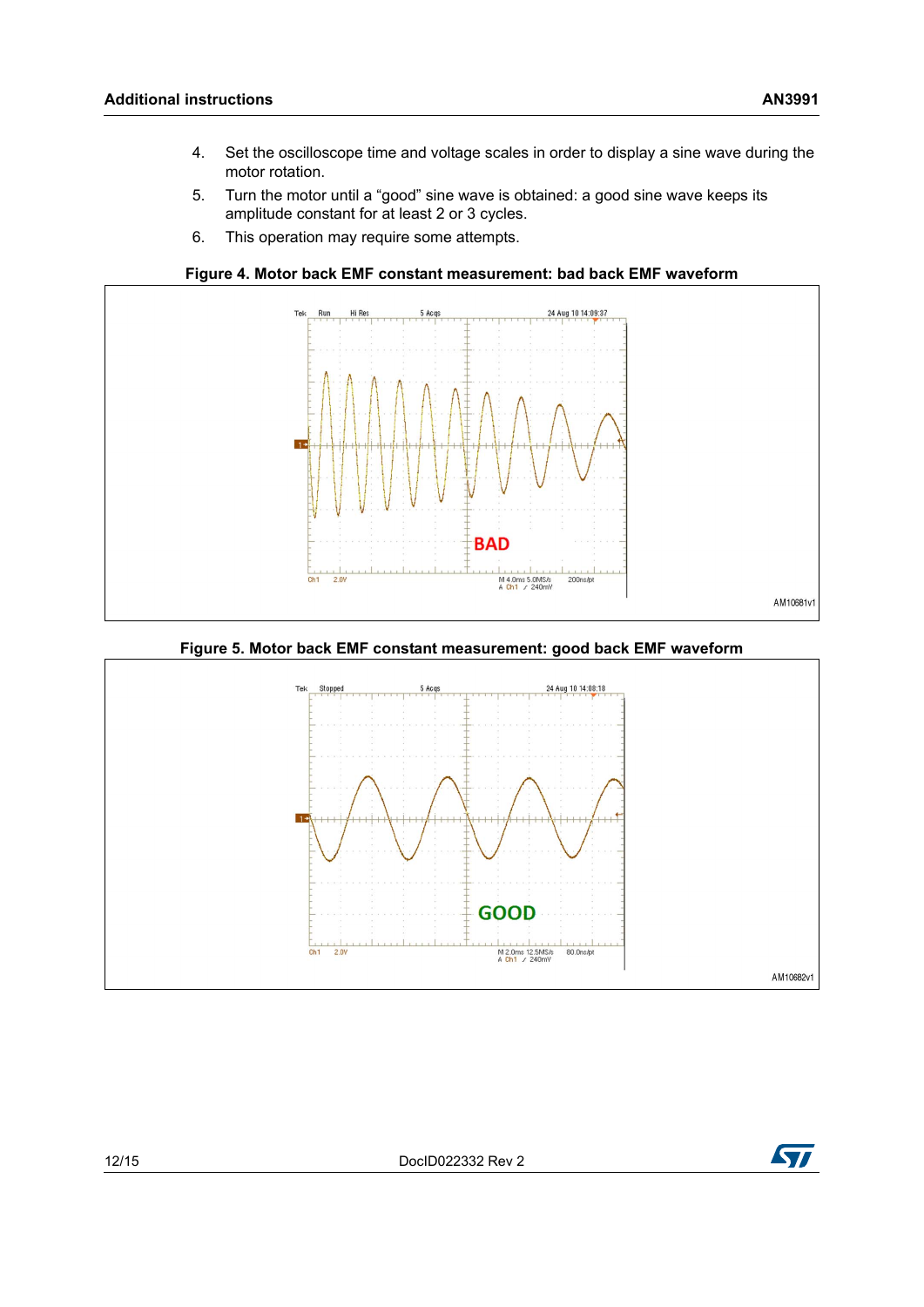



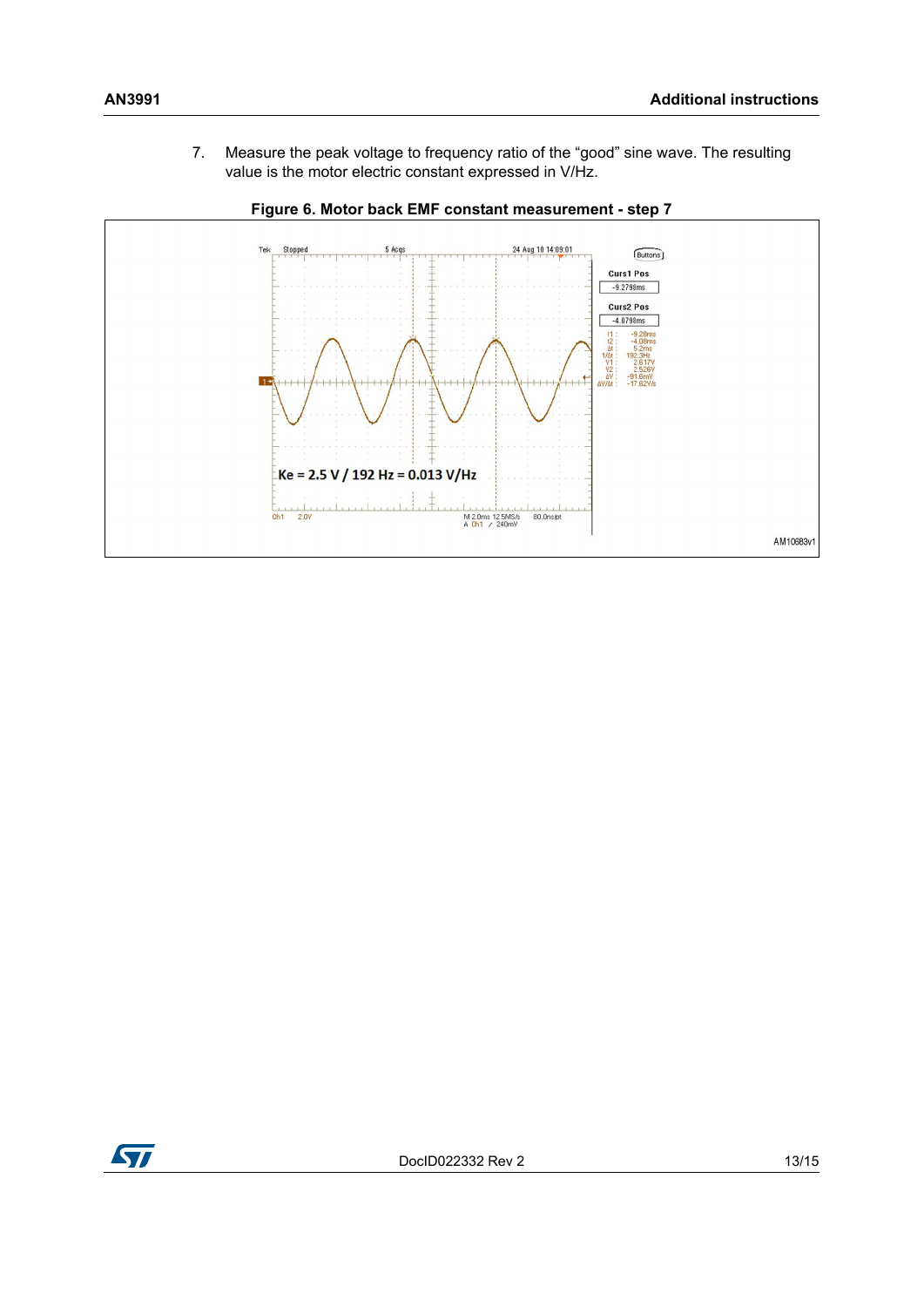# <span id="page-13-0"></span>**9 References**

- 1. L6470 datasheet
- 2. AN3103 application note.

All documentation is available at www.st.com/dspin.

# <span id="page-13-1"></span>**10 Revision history**

|  | <b>Table 1. Document revision history</b> |  |  |
|--|-------------------------------------------|--|--|
|--|-------------------------------------------|--|--|

| <b>Date</b> | <b>Revision</b> | <b>Changes</b>                                                                                               |
|-------------|-----------------|--------------------------------------------------------------------------------------------------------------|
| 28-Mar-2012 |                 | Initial release.                                                                                             |
|             | 2               | Updated Section 2: Software requirements on page 4 (updated tool<br>name, removed last sentence).            |
| 08-Jan-2014 |                 | Updated Section 5: Stepper motor characterization on page 6<br>[removed "(Schneider Electric M-2222-2.4S)"]. |
|             |                 | Removed Section A.1 Communication board driver installation<br>procedure.                                    |
|             |                 | Minor modifications throughout document.                                                                     |